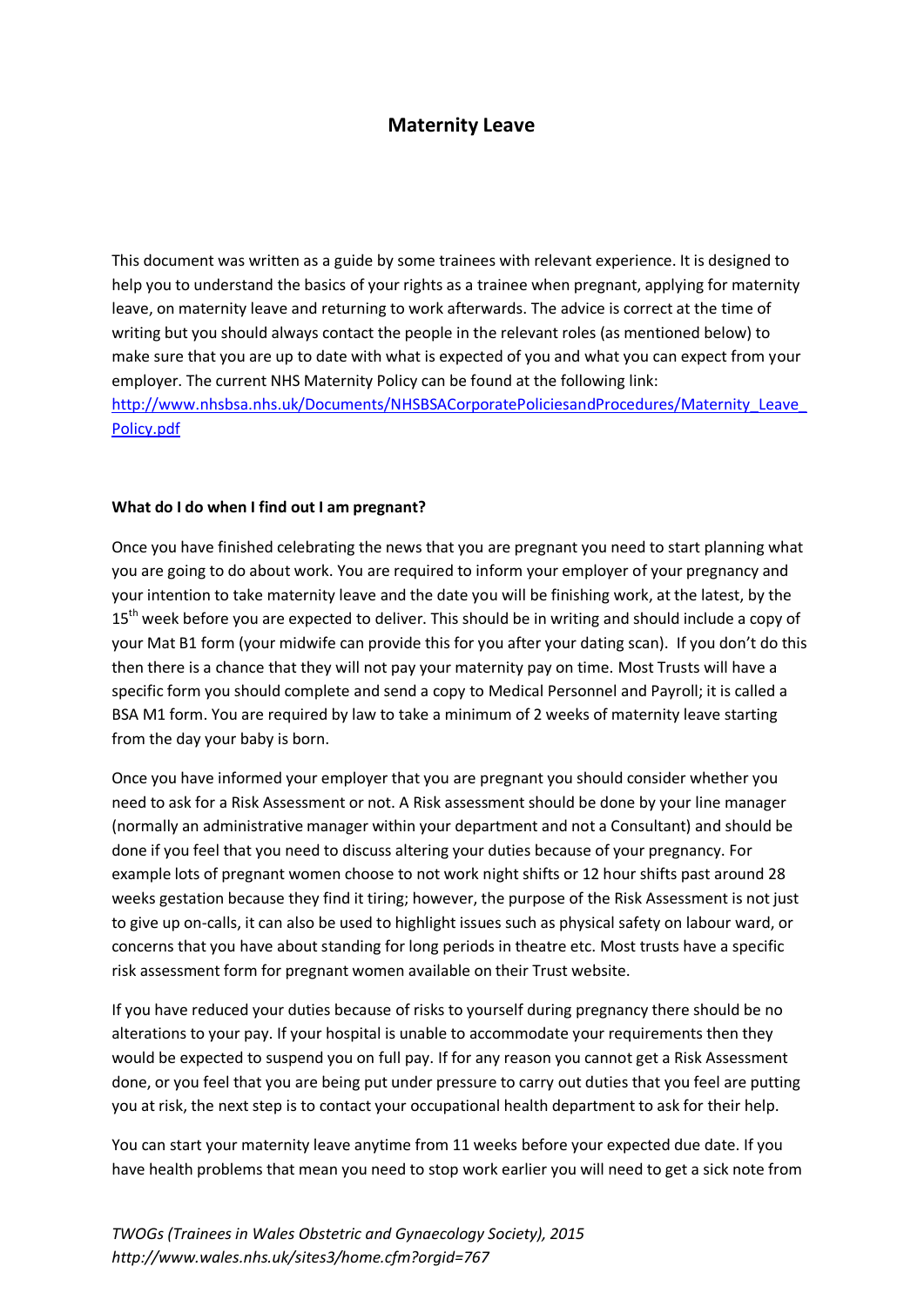your GP to cover from the date you go onto leave until you are 36 weeks gestation. At 36 weeks gestation your leave would no longer be considered to be sick leave and would be reclassified as maternity leave instead.

You are entitled to have paid leave for your antenatal classes and appointments

## **What happens when I go on Maternity Leave?**

You are entitled to 52 weeks of maternity leave as long as you have been employed by the NHS for 12 months before going on maternity leave, and intend to come back to the NHS for a minimum of 3 months after your maternity leave.

Maternity pay is broken into 2 parts: Statutory Maternity Pay (SMP – the 'benefits' bit, about £600 pretax) and Occupational Maternity Pay (OMP – the 'wage' bit, however much you were earning per month in the 25<sup>th</sup> week of pregnancy). You can either ask for the money to be paid as it comes or ask that it be divided equally over the number of months you are planning on taking as leave.

You are entitled to 8 weeks of full pay (this will be the same value as your usual monthly wage, but will be made up of SMP and OMP), followed by 18 weeks of half OMP plus SMP, followed by 13 weeks of SMP, followed by 13 weeks of no pay.

Sometimes a trainee will move trusts between 25 weeks gestation and when they go on Maternity Leave. In this case your SMP will come from the Trust you were working for when you were 25 weeks gestation and the OMP from the Trust you were working at when you left to go on Maternity Leave.

You are entitled to do Keep In touch (KIT) days whilst on maternity leave and should be paid your usual daily and banded rate for them; working even part of a day counts as a whole KIT day. KIT days are voluntary, not compulsory, and are designed to enable you to do a few days of work so that it won't be as daunting when you return to work after Maternity Leave. Section 7 in the NHS Maternity Policy document (link at the start of this document) has more information about KIT days.

You accrue annual leave whilst on maternity leave just as you would if you were working. Therefore if you left as full time and return as full time you would be entitled to the same number of days of annual leave as a person who worked the whole year. You also accrue the Bank Holiday days that happened whilst you were on Maternity Leave.

### **What do I do to return to work after Maternity Leave?**

You are entitled to return to the job that you left and under the same conditions of pay and employment. You are also entitled to apply for LTFT training, although this is not guaranteed and may involve having to return to a different hospital to the one that you left.

If you are going to take your full entitlement of Maternity Leave (52 weeks) then you do not have to do anything to return to work – your Trust will assume that this is the case when you complete your paperwork before going on Maternity Leave. If you are going to come back to work sooner you are